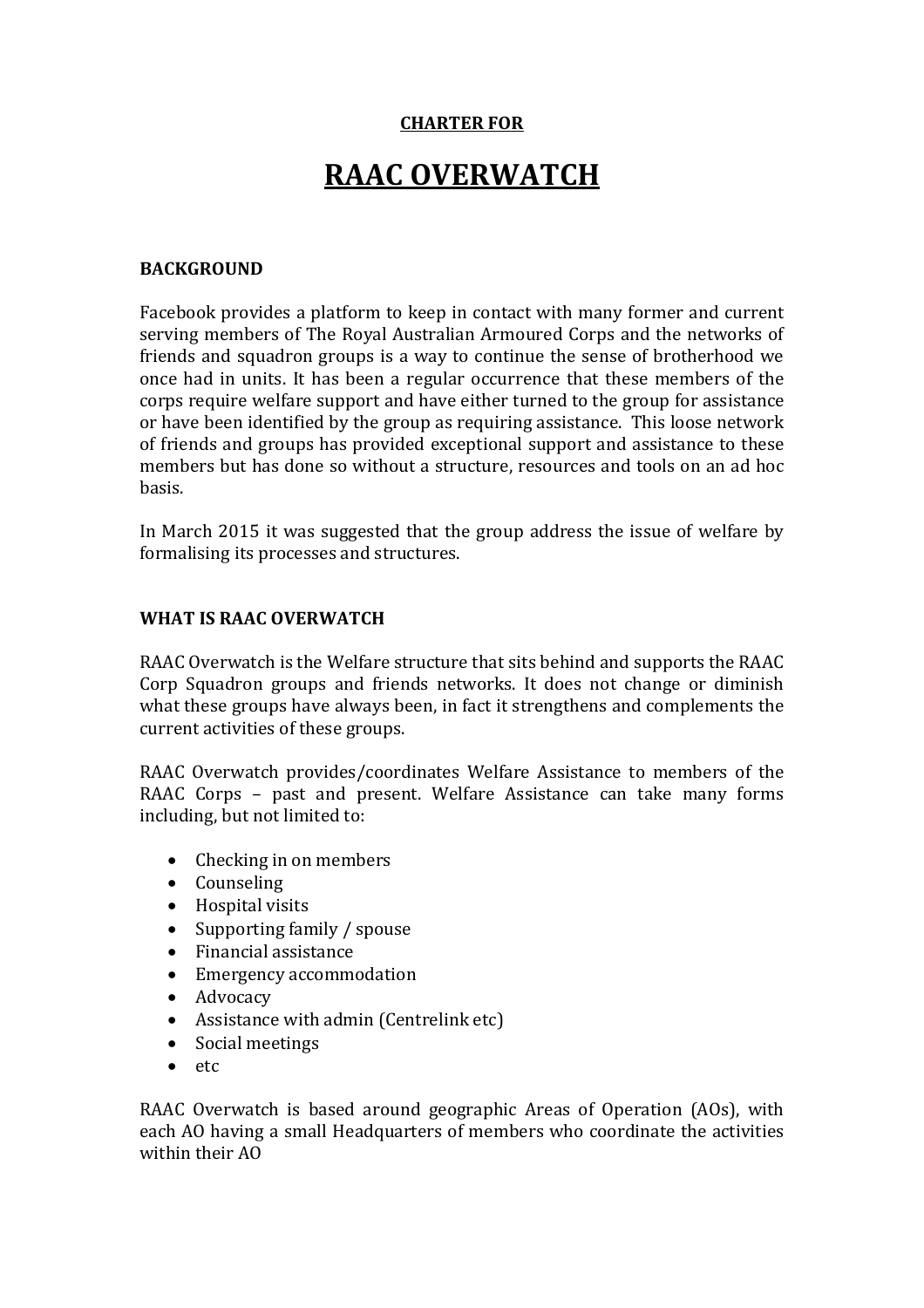#### **MISSION**

### **RAAC Overwatch is to provide welfare assistance to members of RAAC Groups and networks in order to ensure that the mental, physical, financial, spiritual and social health of all members is maintained at the highest possible level.**

#### **VALUES**

The values which guide all of the operations of RAAC Overwatch are:

- LOYALTY
- RESPECT
- COMPASSION

#### **STRUCTURE**

For ease of management RAAC Overwatch is based around geographic AOs.

Each AO constitutes a small Headquarters (3 to 5 men) who work as Leadership Group to coordinate all Welfare Assistance in their AO.

All members of RAAC Overwatch are to allocate themselves to an AO and inform their HQ.

#### **RESPONSIBILITIES**

#### **The Responsibilities of each AO HQ are:**

- Maintain a "Troop Commanders Notebook" (template to be provided) for all members in their AO
- Maintain a "Resources Register" for their AO. This may include contact details for local advocates, counselors, hospitals, ESOs etc (Template to be provided)
- Ensure the AO Headquarters has a minimum of 3 men who are operational at all times
- Coord all individual / group activities in their AO<br>• Report back to the RAAC Overwatch group at
- Report back to the RAAC Overwatch group at the end of each month regarding their activities in the previous month (a short FB post will suffice).

#### **CONFIDENTIALITY**

AO Headquarters need to be mindful of the confidentiality of members however this should never impede the provision of assistance.